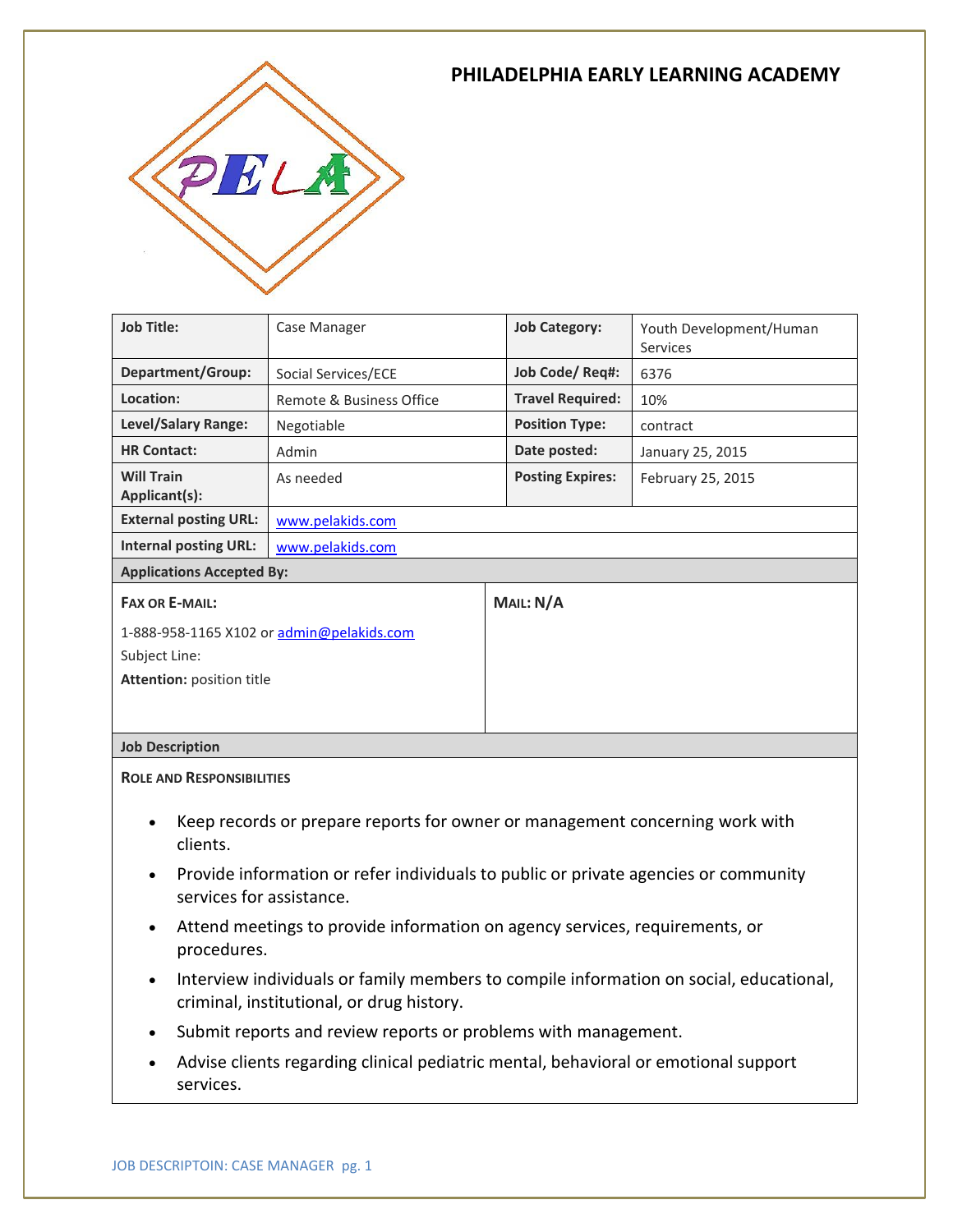# **PHILADELPHIA EARLY LEARNING ACADEMY**



- Consult with management concerning programs for individual families.
- Input field rep observations into digital file records.
- Assist in locating housing for displaced individuals.
- Educate clients or community members about mental or physical illness, abuse, medication, or available community resources
- Counsel clients in individual or group sessions to assist them in dealing with substance abuse, mental or physical illness, poverty, unemployment, or physical abuse.
- Monitor, evaluate, and record client progress with respect to treatment goals.
- Interview clients, review records, conduct assessments, or confer with other professionals to evaluate the mental or physical condition of clients or patients.
- Collaborate with counselors, physicians, or nurses to plan or coordinate treatment, drawing on social work experience and patient needs.
- Counsel or aid family members to assist them in understanding, dealing with, or supporting the client or patient.

### **QUALIFICATIONS AND EDUCATION REQUIREMENTS**

Relevant Bachelor's degree with 5 years experience

Relevant Master's degree with at least 3 years experience preferred.

Background clearances (FBI, PA Criminal Background and Child Abuse) at time of hire preferred : ability to obtain aforementioned documents without any relevant PA Code reported in any rap sheet is required.

#### **PREFERRED SKILLS**

Active Listening — Giving full attention to what other people are saying, taking time to understand the points being made, asking questions as appropriate, and not interrupting at inappropriate times.

Social Perceptiveness — Being aware of others' reactions and understanding why they react as they do.

Speaking — Talking to others to convey information effectively.

Reading Comprehension — Understanding written sentences and paragraphs in work related documents.

Coordination — Adjusting actions in relation to others' actions.